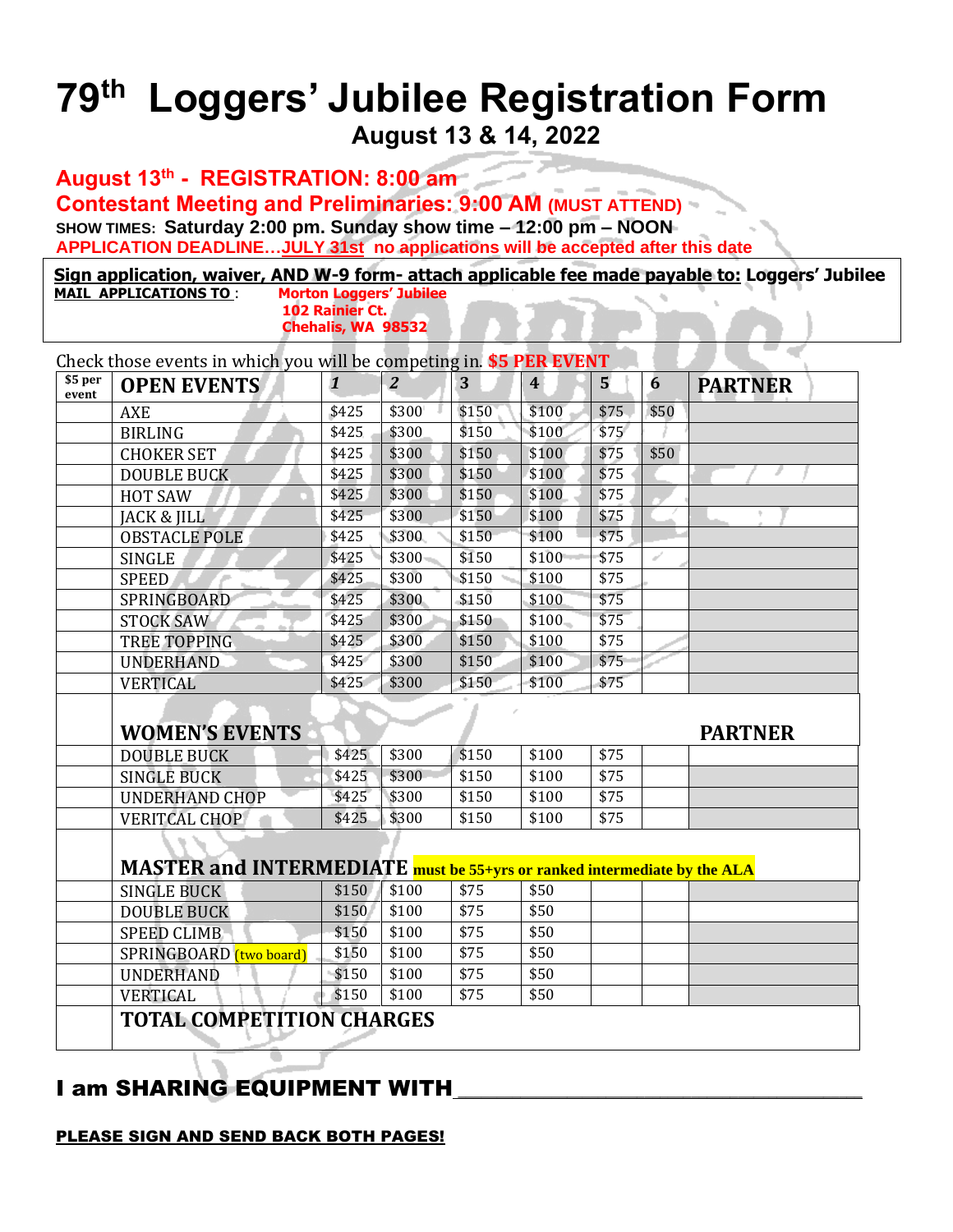# **JUBILEE NOTES FOR ENTRIES**

#### **PLEASE NOTE!**

**T-SHIRTS for Contestants! PLEASE GIVE US YOUR SIZE (Otherwise- plan on fitting into a large!)** \*All contestants will wear t-shirts with their number on it **BOTH DAYS**.

#### **SAWS**

We will be using STIHL 046 Power Saws with 28" - 50 gauge bars, 3/8 pitch, 7 tooth sprocket, 91 drivers. The saws will be pre-tuned.

Bucking Events  $= 23$ " Cottonwood. Hot saw  $= 23$ " Cottonwood. Intermediate/master's/women's events = 16" Cottonwood

#### **HOT SAW CUTTING – 3 CUTS- DOWN-UP-DOWN NO ADJUSTMENTS ALLOWED. CONTESTANT MUST FURNISH CHAIN, CHAPS and EYE PROTECTION.**

**DUE TO SAFETY CONCERNS:** ONLY contestants and needed helpers will be allowed in the arena **NO PERSONAL TIMING or CAMERA CREWS NO PETS ALLOWED IN THE ARENA**

**SPEED CLIMB** -To be eligible to place for the "OPEN" Speed Climb prize money, a competitor must finish their climb in less than 40 seconds**. If time is over 40 seconds you will receive Intermediate level payout.**

There will be NO electric hookups for camping facilities. Camping will be in the Park. We will leave two bathrooms in the arena open at night. There will be tighter security on alcohol consumption. We cannot permit any alcoholic beverages to be in the arena or contestant areas during the show.

#### You can **EMAIL application to: loggersjubilee@gmail or mail to above address**

#### *RELEASE OF LIABILITY AND HOLD HARMLESS FORM*

In consideration of being allowed to participate in the Morton Loggers' Jubilee, I the undersigned, do hereby release and agree to hold harmless, defend and indemnify the Morton Loggers' Jubilee, Inc., Morton Chamber of Commerce, Morton School District, City of Morton, A.L.A., their officers, agents, volunteers and employees from and against any and all claims, to myself or my property which may result from my participation in the Morton Loggers' Jubilee. I further hereby agree to abide by the rules and accept all decisions of the judges as final.

|                                       | <b>SHIRT SIZE:</b>     |        |  |
|---------------------------------------|------------------------|--------|--|
| Contestant's Name (PRINT)             | Contestant's Signature |        |  |
| Address<br>YES! I have read the rules | PHONE NUMBER           | E-mail |  |

# PLEASE SIGN AND RETURN BOTH PAGES!!